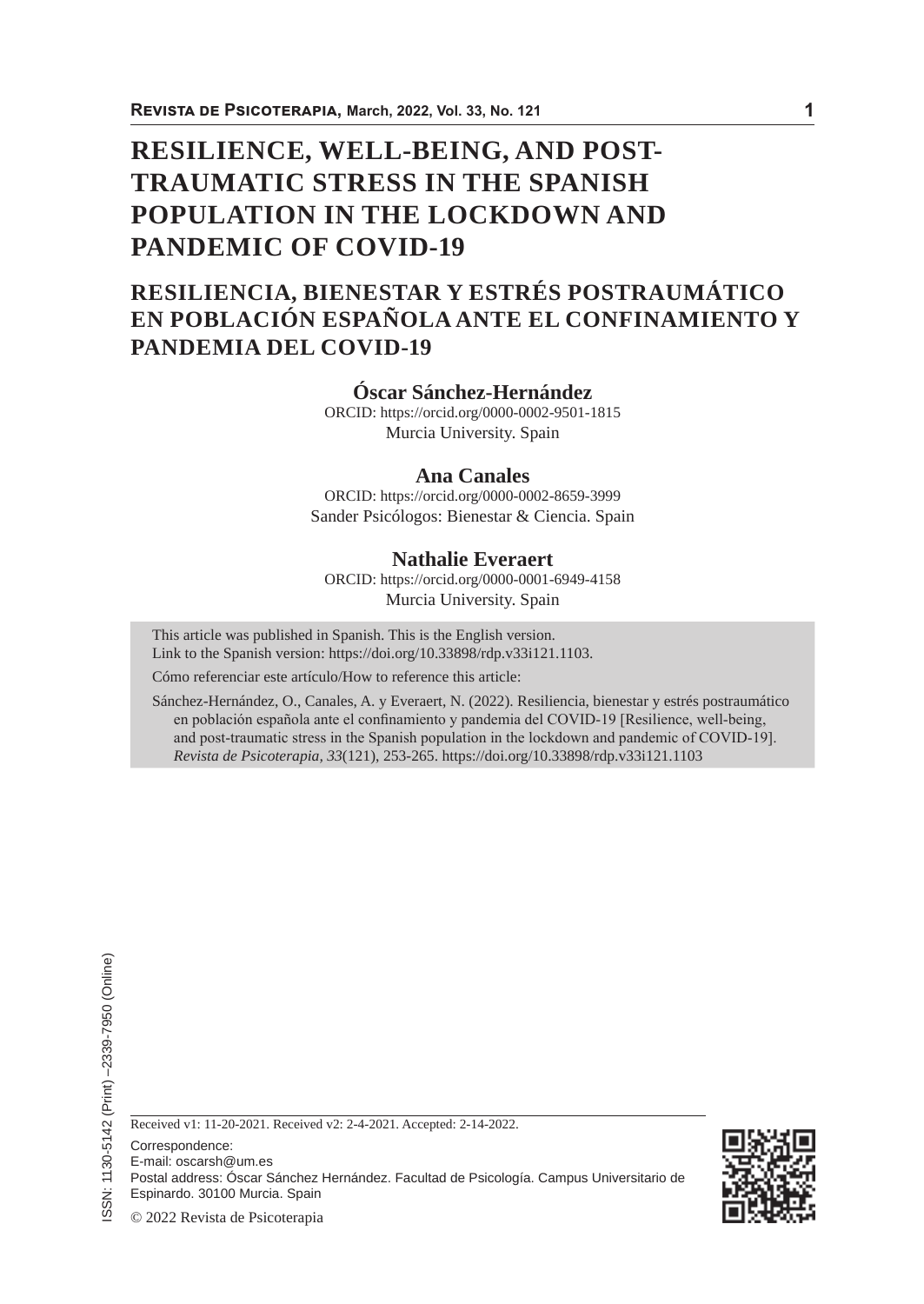#### **Abstract**

*The COVID-19 pandemic and social distancing measures have had a negative impact on mental health. The main objective is to study the role of resilience as a protective*  factor, against the impact of the pandemic and the confinement of COVID-19. The sample consisted of 179 participants with a mean age of 40.85 years (SD = 13.7). *The analyzes indicate that resilience is highly predictive of psychological well-being and mood and is a protective factor against post-traumatic stress. Also for the ease of carrying the pandemic, which may be mediated by other factors. The effects of the pandemic and confinement appear to have significantly increased post-traumatic stress symptoms. Women have more post-traumatic stress and less psychological well-being. The age group most affected is that of young people (18-25 years).*

Keywords: *resilience, well-being, post-traumatic stress, pandemic, quarantine, COVID-19*

#### **Resumen**

*La pandemia del COVID-19 y las medidas de distanciamiento social han supuesto un impacto negativo en la salud mental. El objetivo principal es estudiar el papel de la resiliencia como factor protector, ante el impacto de la pandemia y el confinamiento del COVID-19. La muestra fue de 179 participantes con una media de edad de 40,85 años (DE = 13,7). Los análisis indican que la resiliencia predice de forma muy significativa el bienestar psicológico y el estado de ánimo y es un factor protector ante el estrés postraumático. También para la facilidad de llevar la pandemia que puede estar mediado por otros factores. Los efectos de la pandemia y el confinamiento parecen haber elevado de forma muy significativa los síntomas de estrés postraumático. Las mujeres presentan más estrés postraumático y menos bienestar psicológico. El grupo de edad más afectado es el de los jóvenes (18-25 años).*

Palabras clave:*resiliencia, bienestar, estrés postraumático, pandemia, cuarentena, COVID-19*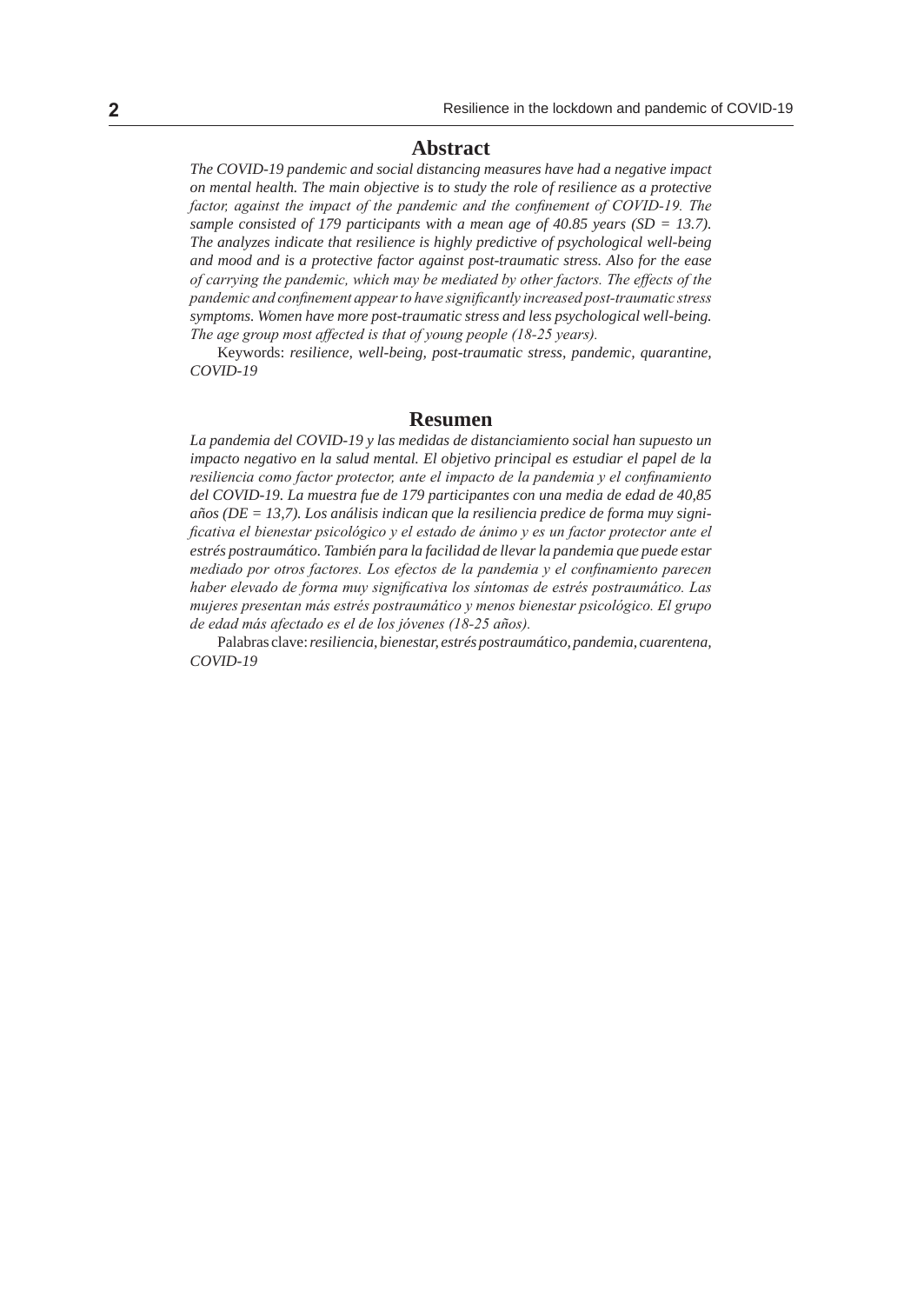The current pandemic situation, and its associated consequences, is posing a significant social adaptation challenge given the strong impact it is having. The review of Brooks et al. (2020) of the psychological effects of lockdown in past pandemics reported negative psychological effects, including symptoms of posttraumatic stress disorder, confusion, and anger. The meta-analysis by Cénat et al. (2021), which includes 68 independent samples and subsamples from different countries, suggests that populations affected by the COVID-19 pandemic have a significantly higher prevalence of post-traumatic stress, anxiety, insomnia, psychological stress and depression compared to the general population under normal circumstances. Similarly, various studies with large samples carried out in different countries indicate that, throughout the lockdown, there is a progressive deterioration of mental health (Ammar et al., 2020a; 2020b). On the other hand, the application and the increase of the social distancing policy levels have been very useful helping to a significant reduction in the spread of the infection and the number of deaths (Daghriri, & Ozmen, 2021). Infection rates are drastically reduced when a social distancing intervention is implemented between 80% and 100%. Resilience is pointed out as a protective factor against adversity that prevents emotional problems and promotes well-being (Wadi et al., 2020; Wagnild, 2009). Resilience refers to the person's ability to recover after suffering a complex, stressful situation, adapting positively and creatively to adversity, overcoming it and, in general, feeling regenerated, strengthened and transformed for the better. The term, like that of stress, comes from physics and denotes the resistance capacity of a material to shock, tension, pressure and that allows it to return, whenever it is forced or violated, to its shape or form initial position (Carrobles & Benevides-Pereira, 2009). In short, it is the ability to adapt to changing and adverse circumstances (Block & Block, 1980). The study by Zayas et al. (2021) aimed to study resilience, dispositional optimism and psychological well-being in the Spanish population during the state of alarm and to investigate the mediation of resilience between optimism and psychological well-being. The participants were 566 volunteers (73.5% women; *M*  $= 40.2$  years,  $SD = 12.8$ ). Resilience was evaluated with the Wagnild and Young (1993) scale. Older people with a higher educational level presented greater optimism and psychological well-being. It was also found that more optimistic people have better psychological well-being and that this is increased by the mediation process of resilience.

The main goal is to study the role of resilience as a protective factor, in the face of the impact of the pandemic and the lockdown of the first wave of COVID-19 in Spanish population, on psychological well-being, post-traumatic stress, ease of coping with the pandemic and mood. The differences of these psychological variables according to gender and age are also studied.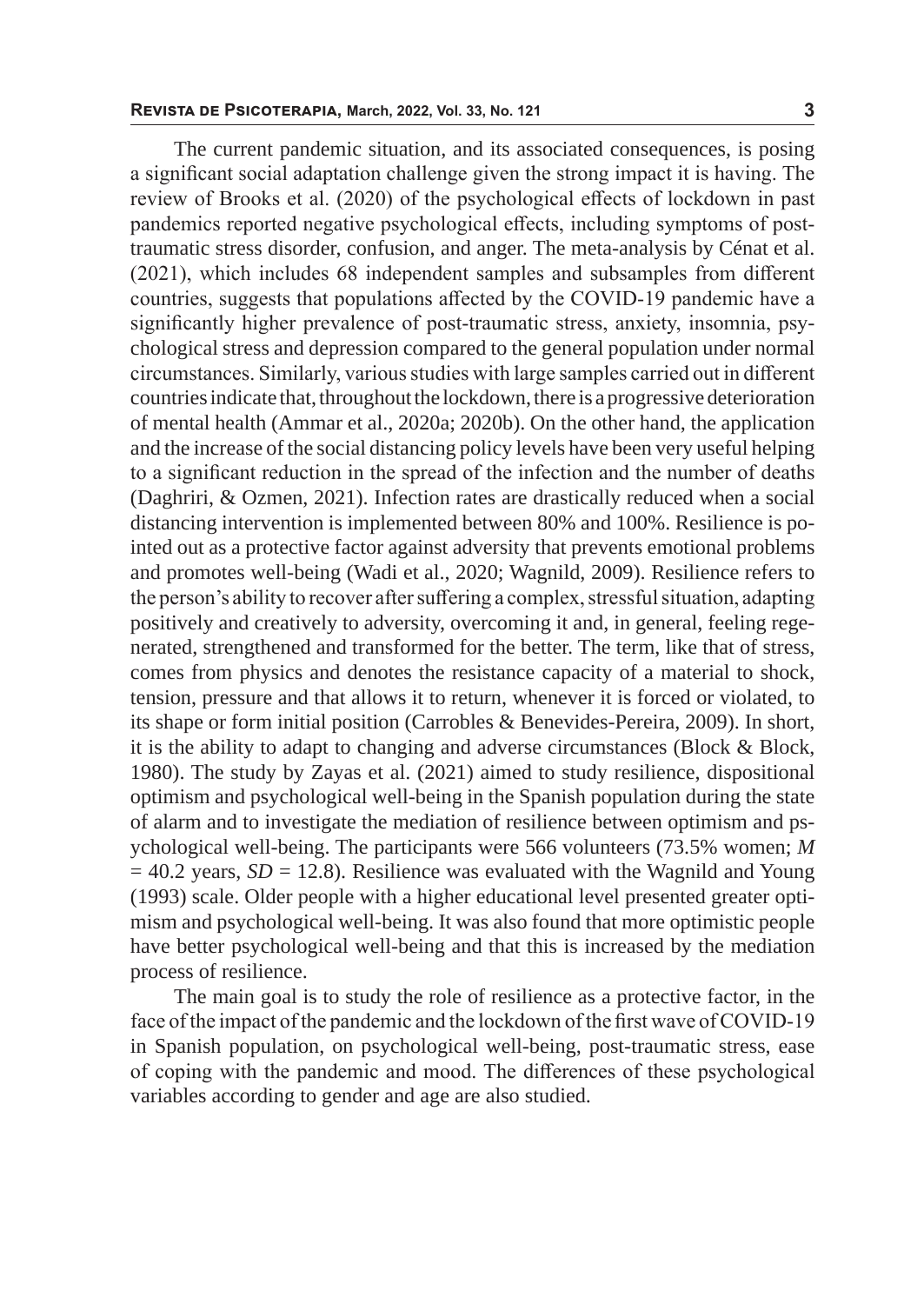#### **Method**

## **Participants**

We carried out a study with a sample of 179 participants with an average age of 40.85 years  $(SD = 13.7)$ , 68.2% women and 31.8% men. Most participants have university studies (75.4%) and 85.5% report a medium socioeconomic level, 6.7% a low level and 7.8% a high level.

# **Instruments**

*Resilience Questionnaire* (Wagnild & Young, 1987). Adaptation of Baños and Botella (2017). Evaluates the degree of individual resilience and the perspective of resilience as a positive personality characteristic that favours adaptation (Wagnild  $\&$ Young, 1993). It is made up of 25 items written in a positive way, which are valued from 1 (disagree) to 7 (totally agree), where the results vary between 25 and 175 points. After repeated applications with a variety of samples, different ranges were established to provide a general profile of resilience where scores greater than 145 indicate a high level of resilience, 121-145 indicate moderate levels, and scores of 120 or less indicate little. resilience capacity (Wagnild & Young, 1993). In addition to being able to calculate the total score of the scale, two main factors can be distinguished, which were named "acceptance of one's own life" and "individual competence". In a review of 12 articles developed by Wagnild (2009), the reliability of the scale was between .85 and .94. In our study, the internal consistency, *Cronbach's alpha*, was .90.

*Revised Post-Traumatic Stress Disorder Symptom Severity Scale* (EGS-R, Echeburúa et al., 2016). Consists of 21 items: 5 refer to re-experiencing symptoms (range 0 to 15 points), 3 refer to behavioural/cognitive avoidance (range 0 to 9 points), 7 to cognitive alterations and negative mood (range 0 to 21 points) and 6 to symptoms of increased psychophysiological activation and reactivity (range 0 to 18 points). They are established based on the diagnostic criteria of the DSM-5 regarding post-traumatic stress disorder. The global instrument has shown high internal consistency ( $\alpha$  = .91). In our study, the internal consistency, Cronbach's alpha, was .93. The range of the global scale varies from 0 to 63 points. The diagnostic efficacy of the scale is very high (82.5%) if a global cut-off point of 20 is settled.

Warwick-Edinburgh Mental Well-Being Scale (WEMWBS, Tennant et al., 2007). Spanish adaptation of López et al. (2012). This scale assesses positive mental health. It consists of 14 positive affirmations regarding hedonic and eudaemonic aspects of mental well-being. Each item is answered on the basis of a 5-point Likert scale from "*never*" to "*all the time*" and the final result is obtained from the sum of all items (range 14 to 70 points). A higher score indicates higher levels of mental well-being. It has been validated into Spanish in a sample of 1900 participants between 15 and 70 years (Castellví et al., 2013), with high internal consistency (*Cronbach's alpha* = .93), good discriminative power and satisfactory adjustment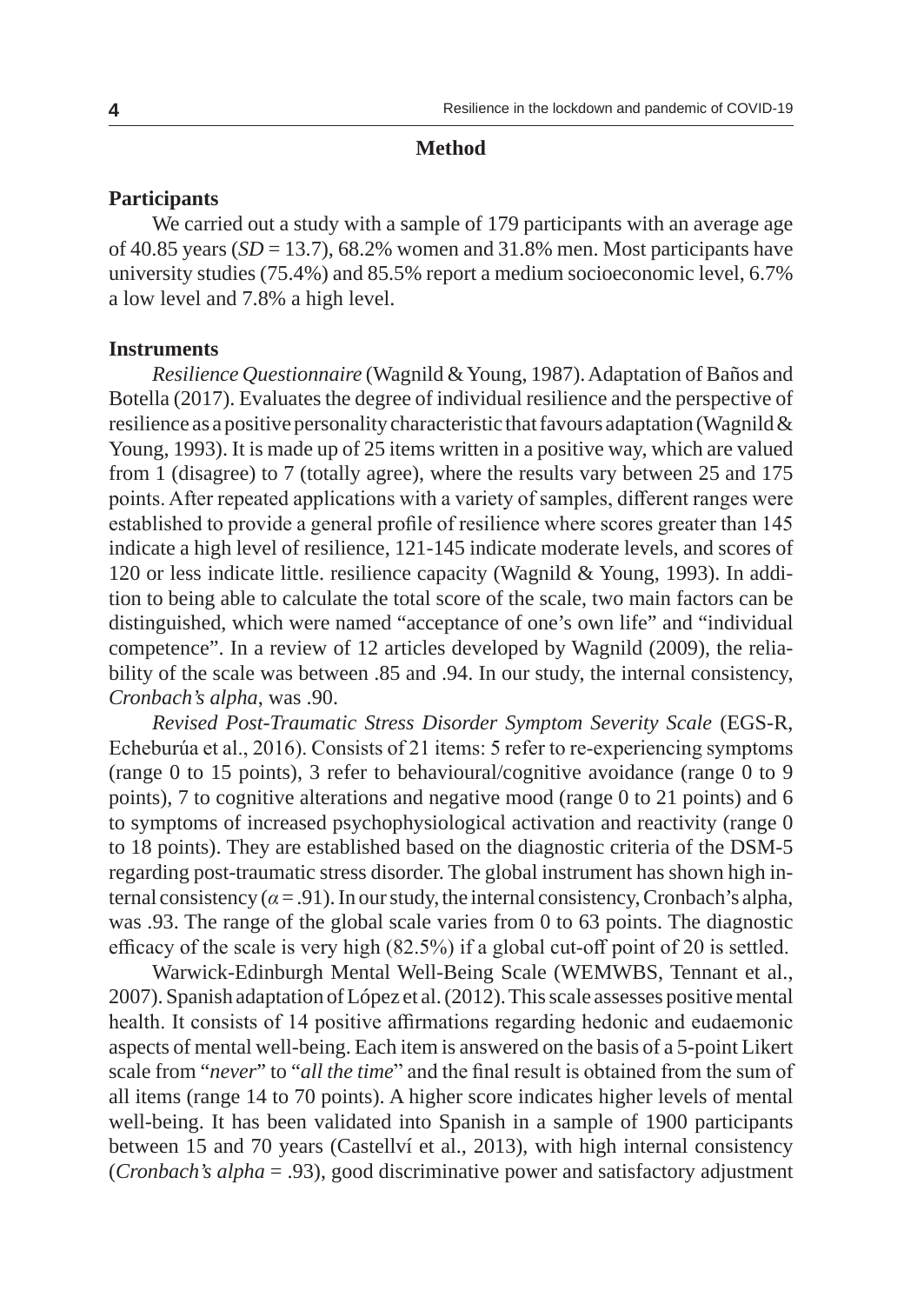for multifactorial solutions. In our study, the internal consistency, *Cronbach's alpha*, was .92.

Collects the sociodemographic data and the following constructs measured: mood ("How would you rate your average mood for the last week, from 0 to 10, with 0 being very low and 10 being very high?") and ease of coping with the pandemic ("To what extent, as an average of the last week, is it easy for you to handle this pandemic situation, from 0 to 10, 0 being very difficult and 10 very bearable?").

### **Procedure**

The review study implemented by Brooks et al. (2020), on the psychological impact of quarantines and pandemics, was the beginning of this project. The state of quarantine in Spain began on March 14, 2020 in the COVID-19 crisis.

Permission was requested from the participants informing that they wanted to investigate emotional problems and levels of well-being in the population in relation to the effects of confinement and the COVID-19 pandemic. To guarantee the privacy and intimacy of the people who have carried out the study, as well as compliance with EU Regulation 679/2016 General Data Protection and Organic Law 3/2018 on Data Protection and Guarantee of Digital Rights, as well as Law 41/2002 on Patient Autonomy, we have taken the following measures: advice through legal experts on privacy and national and community regulations; creation of a form through third parties (Google) configured in such a way that personal data that could identify the person who filled out the form was not collected, in this way, from our study we worked with totally blind questionnaires; for the identification and inventory of the responses, we use the assignment of numerical codes; at the base of the forms, the information of the Treatment Managers, the purpose of the form, the anonymization characteristic, as well as the means by which the people who filled out the survey could exercise their rights and consult additional information were provided; in the information given to each of the people, they are informed of the nature and purpose of the study carried out. In this way, it is guaranteed that the person makes the decision to fill out the form in accordance with their own free will and we guarantee the fulfillment of their right to information. This guarantees that sufficient data could not be obtained for the identification of people and, on the other hand, the proactive responsibility required by law was exercised, by providing each of the participants with the basic information for compliance with the data protection regulations.

The data collection was carried out mainly in the period of the start of the deescalation (May 1 to 10) to be able to assess mainly the impact of the confinement of the first wave. From May 2 to May 11, the quarantine ended and the de-escalation phases began. This period includes phase 0 in which you could go out 1 hour a day in the town of residence.

The statistical analyses performed focused on descriptive statistics, correlation analysis, regression analysis, analysis of differences of independent groups with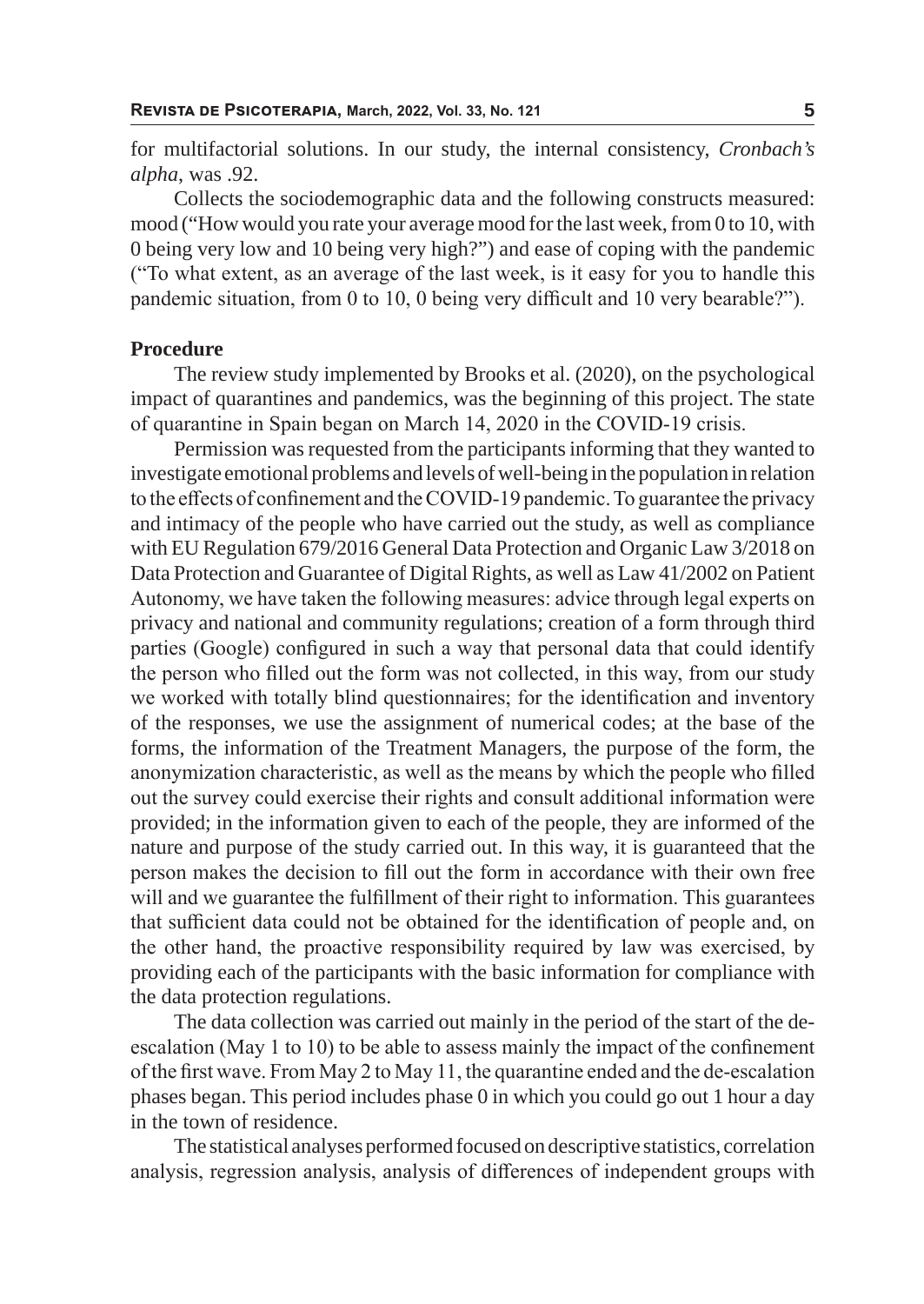Student's t scores, F of the ANOVA and Tukey HSD multiple comparison test and calculation of the effect size (Cohen, 1988). For the d index, a score equal to or higher than 0.20 is considered low, equal to or higher than 0.50 medium and equal to or higher than 0.80 high. For the  $\eta_p^2$  index, a score equal to or higher than 0.1 is considered a low magnitude effect and a score equal to or higher than 0.25 is considered a high magnitude effect.

# **Results**

# **Descriptive Statistics on Ease of Coping with the Pandemic, Mood, Well-Being, Post-Traumatic Stress, and Resilience**

The participants reported a tendency to have an ease in dealing with the pandemic, as well as a tendency to present an adequate mood and psychological wellbeing if we focus on the interpretation of the values of the scales. High levels of resilience were found in 30% of the population (scores greater than 145), medium levels in 55% (between 121-145 indicate moderate levels) and low levels in 15% of the population (score of 120 or minors). In other words, medium or high levels were found in 85% of the sample. The arithmetic mean in post-traumatic stress was 17.01. The cut-off point with clinical significance is 20 in the measurement used (EGS-R). 41.3% of the sample in our study scored 20 or more on the EGS-R, that is, they present symptoms of post-traumatic stress with clinical relevance (table 1).

| Variable                      |         |     |      |
|-------------------------------|---------|-----|------|
|                               | Average | n   | SD   |
| Ease of handling the pandemic | 6.97    | 179 | 2.0  |
| Mood                          | 6.41    | 179 | 2.0  |
| Psychological well-being      | 51.0    | 179 | 11.1 |
| Post-traumatic stress         | 17.0    | 179 | 12.2 |
| Resilience                    | 136.31  | 179 | 18.7 |
|                               |         |     |      |

*Descriptive (Mean and Standard Deviation) of the Ease of Coping with the Pandemic, Mood, Well-Being, Post-Traumatic Stress, and Resilience*

Note: *SD* = standard deviation

# **Correlation Analysis Between Ease of Coping with the Pandemic, Mood, Well-Being, Post-Traumatic Stress, and Resilience**

Significant and direct correlations were found between resilience with psychological well-being, mood, and the ease of coping with the pandemic. Significant and inverse correlations were also found between resilience and post-traumatic stress (see table 2).

Table 1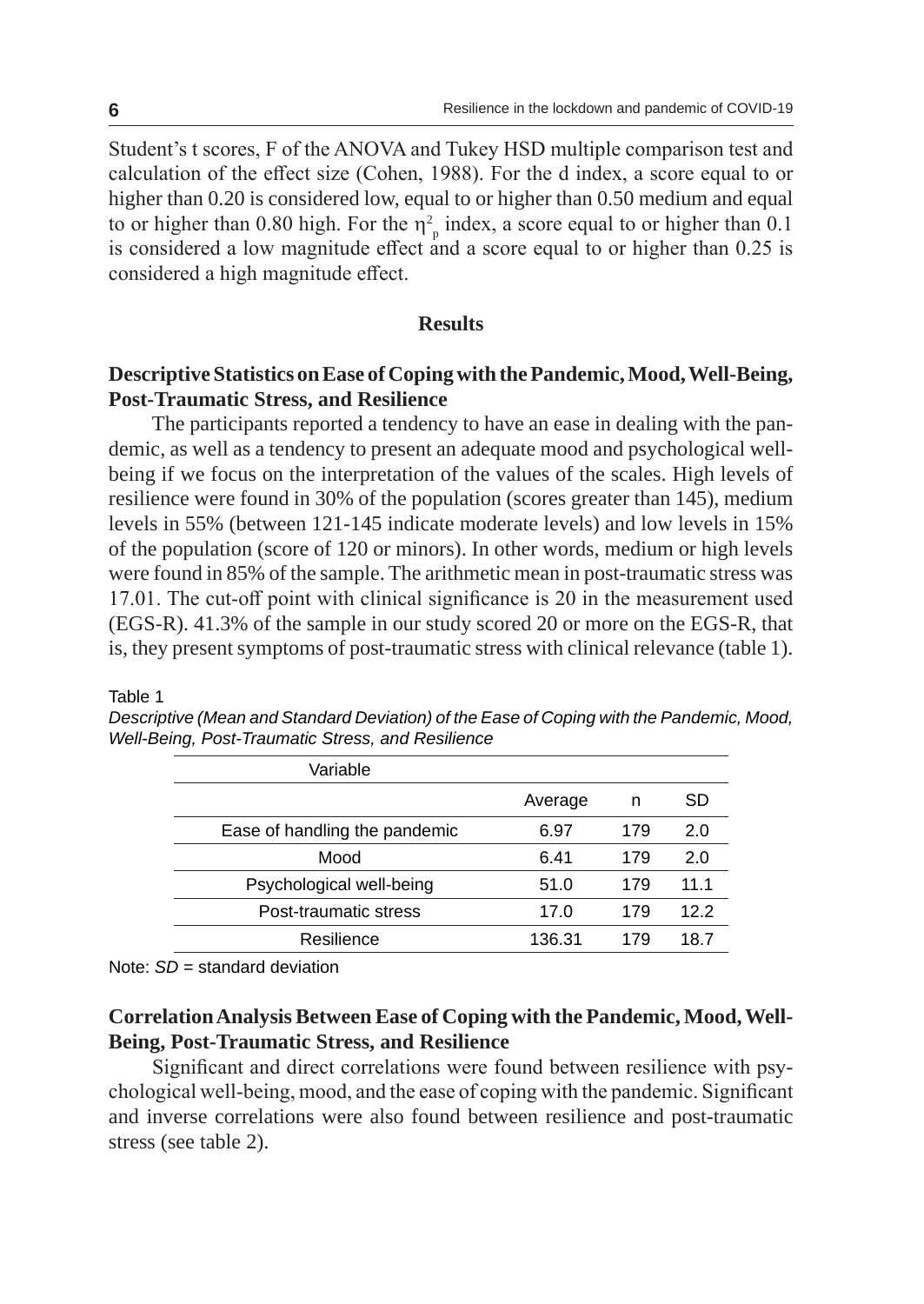#### Table 2

*Correlations Between Ease of Coping with the Pandemic, Mood, Well-Being, Post-Traumatic Stress, and Resilience*

| --         |    |
|------------|----|
| $-0.36***$ | -- |
|            |    |

*Note*: \* p<0.05; \*\*p<0.01; \*\*\*p<0.001

# **Resilience as a Predictor Variable of Ease of Coping with the Pandemic, Mood, Well-Being, and Post-Traumatic Stress**

Regression analyses (table 3) indicate that resilience predicts, with a large effect size magnitude, psychological well-being and mood and, with a medium effect size magnitude, ease of coping with the pandemic and post-traumatic stress.

Table 3

Resilience as a Predictor Variable of Ease of Coping with the Pandemic, Mood, Well-Being And Post-Traumatic Stress

| Resilience                       | R    | $R^2$ | Corrected<br>$R^2$ | Standard<br>error of<br>estimation | F       | SIG. | Effect size<br>magnitude |
|----------------------------------|------|-------|--------------------|------------------------------------|---------|------|--------------------------|
| Ease of handling<br>the pandemic | .304 | .093  | .088               | 1.882                              | 18.082  | .000 | Medium                   |
| Mood                             | .502 | .252  | .248               | 1.760                              | 59.617  | .000 | High                     |
| Psychological<br>well-being      | .718 | .516  | .513               | 7.769                              | 188.699 | .000 | High                     |
| Post-traumatic<br>stress         | .362 | .131  | .126               | 11.436                             | 26.620  | .000 | Medium                   |

# **Difference of the Psychological Factors, Ease of Coping with the Pandemic, Mood, Well-Being, Post-Traumatic Stress, and Resilience According to Gender**

Women present more post-traumatic stress in a statistically significant way with a low effect size magnitude. They also present, marginally significantly, less psychological well-being with a low effect size magnitude. There are no statistically significant differences in resilience, ease of coping with the pandemic and mood according to gender (table 4).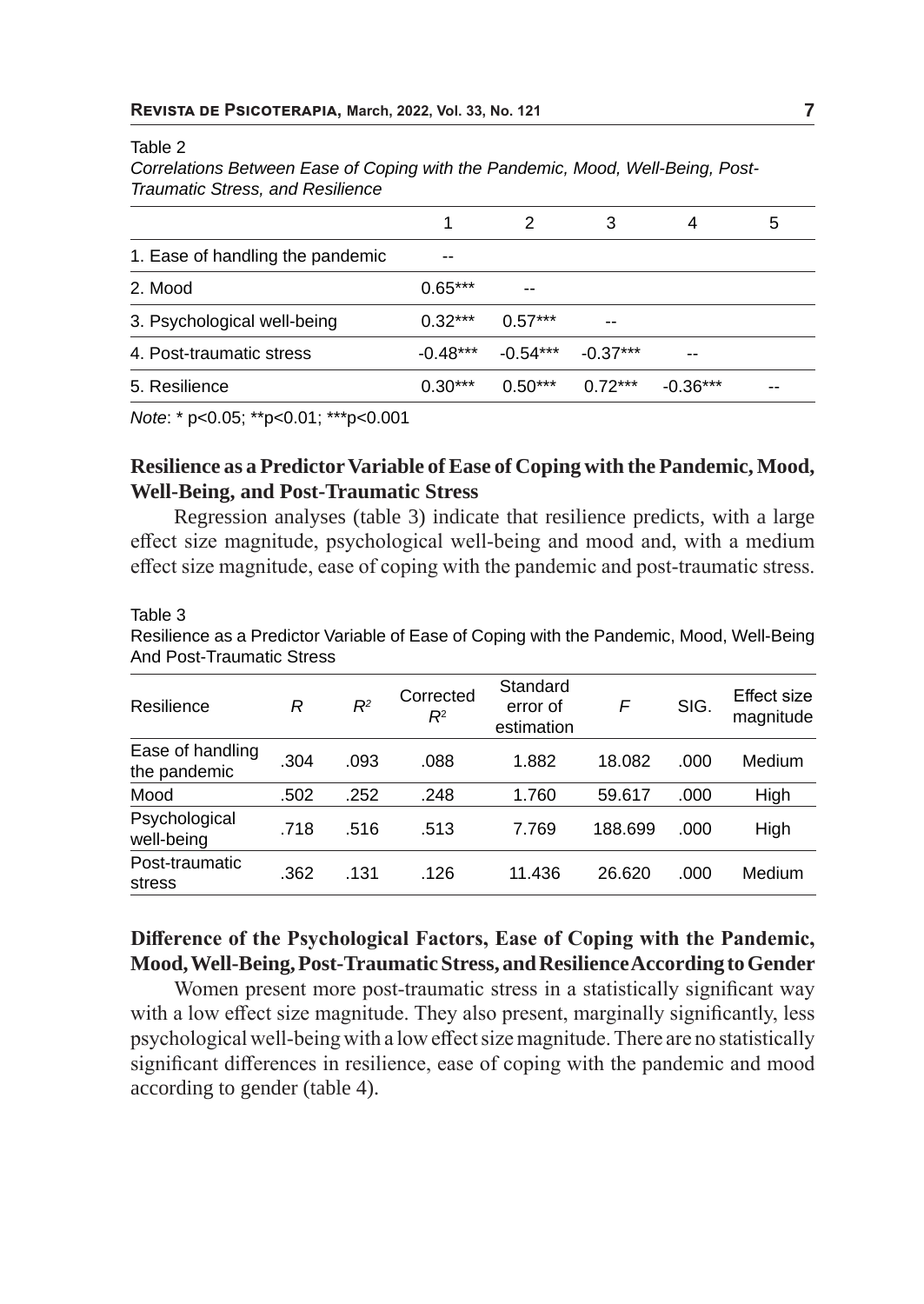## Table 4

| Comparisons of Means of the Psychological Factors, Ease of Coping with the Pandemic, |
|--------------------------------------------------------------------------------------|
| Mood, Well-Being, Post-Traumatic Stress, and Resilience According to Gender          |

| Variable                         | Women   |     |       | Men     | $t$ (gl) | р         | <b>Fffect</b><br>size |      |        |
|----------------------------------|---------|-----|-------|---------|----------|-----------|-----------------------|------|--------|
|                                  | Average | n   | SD    | Average | n        | <b>SD</b> |                       |      |        |
| Ease of handling<br>the pandemic | 7.12    | 122 | 1.93  | 6.65    | 57       | 2.01      | 1.50<br>(177)         | .134 | .24    |
| Mood                             | 6.24    | 122 | 2.2   | 6.77    | 57       | 1.53      | $-1.64$<br>(177)      | .101 | $-.26$ |
| Post-traumatic<br>stress         | 18.30   | 122 | 12.78 | 14.26   | 57       | 10.55     | 2.07<br>(177)         | .040 | .33    |
| Psychological well-<br>being     | 49.91   | 122 | 11.20 | 53.33   | 57       | 10.71     | $-1.93$<br>(177)      | .055 | $-.31$ |
| Resilience                       | 135.48  | 122 | 19.21 | 138.09  | 57       | 17.66     | $-0.869$<br>(177)     | .386 | $-13$  |

*Note.* SD = standard deviation.

# **Difference of the Psychological Factors, Ease of Coping with the Pandemic, Mood, Well-Being, Post-Traumatic Stress, and Resilience According to Age**

ANOVA analyses (table 5) indicate that there are significant differences in all variables by age groups. The most affected age group is the one of young people (18 to 25 years old). They have less facility with the pandemic, mood, resilience, well-being, and more post-traumatic stress symptoms than the rest of the age groups according to the Tukey HSD multiple comparison test (see attached file). In fact, in post-traumatic stress the average of young people (18 to 25 years) exceeds the clinical cut-off point of 20.

# Table 5

*Comparisons of Means of Psychological Factors, Ease of Coping with the Pandemic, Mood, Well-Being, Post-Traumatic Stress, and Resilience According to Age*

| Dimension                        | Age<br>group | n   | М    | SD   | ETM  | gl  | F     | р    | $\eta_{\; \rho}^2$ |
|----------------------------------|--------------|-----|------|------|------|-----|-------|------|--------------------|
| Ease of handling<br>the pandemic | 18-25        | 37  | 5.95 | 2.25 | .37  |     |       |      |                    |
|                                  | 26-35        | 16  | 6.75 | 1.65 | .41  |     |       |      |                    |
|                                  | 36-45        | 58  | 6.91 | 2.04 | .27  | 5   | 4.227 | .001 | .113               |
|                                  | 46-55        | 30  | 7.47 | 1.36 | .25  |     |       |      |                    |
|                                  | 56-65        | 27  | 7.96 | 1.67 | .32  |     |       |      |                    |
|                                  | 66-75        | 4   | 7.75 | 2.06 | 1.03 | 166 |       |      |                    |
|                                  | <b>TOTAL</b> | 172 | 6.97 | 1.98 | .15  | 171 |       |      |                    |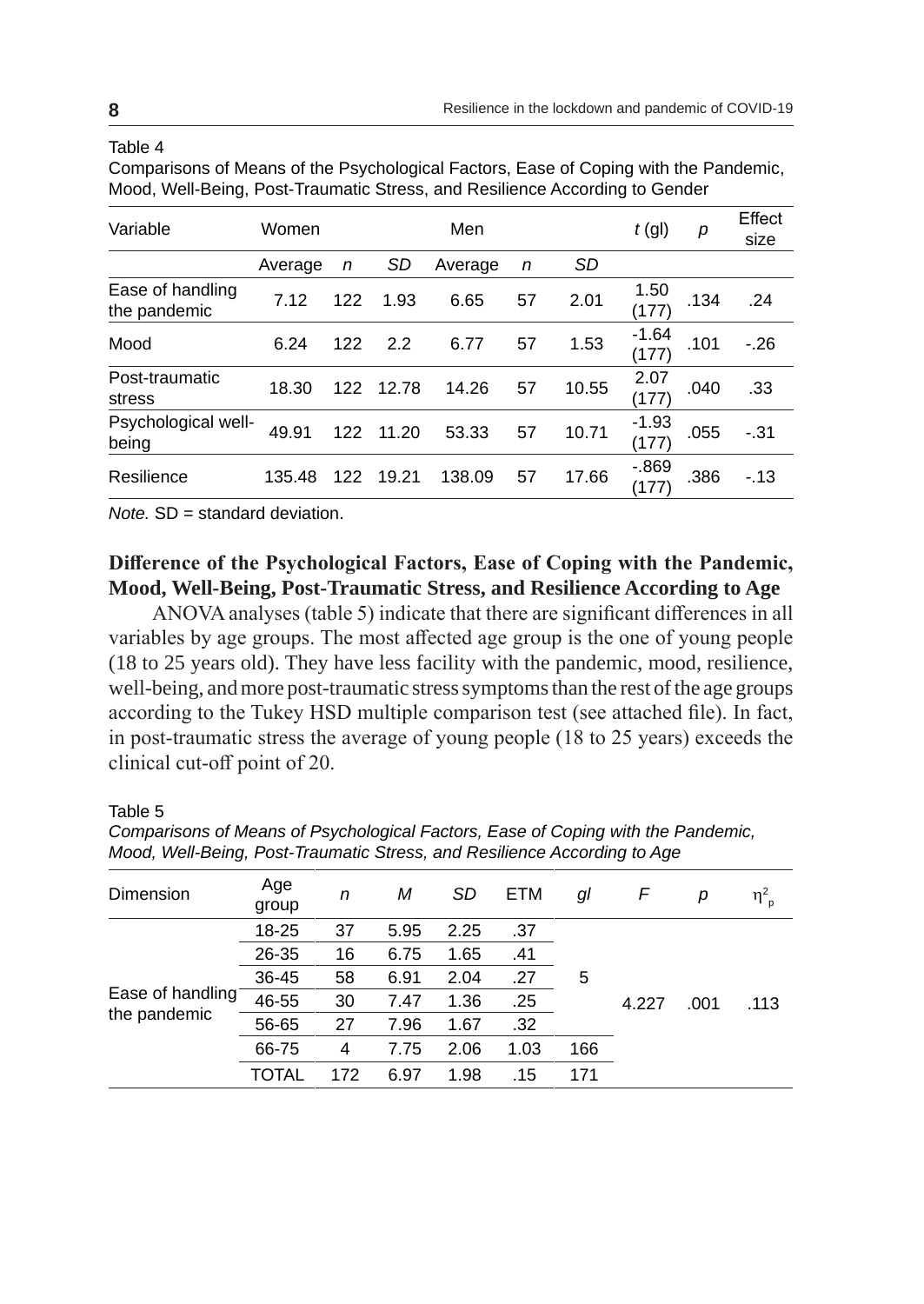| Dimension                   | Age<br>group | n   | M      | <b>SD</b> | <b>ETM</b> | gl  | F                   | p    | $\eta_{p}^{2}$ |
|-----------------------------|--------------|-----|--------|-----------|------------|-----|---------------------|------|----------------|
|                             | 18-25        | 37  | 4.95   | 2.04      | .33        |     |                     | .000 | .194           |
|                             | 26-35        | 16  | 6.44   | 2.33      | .58        |     |                     |      |                |
|                             | 36-45        | 58  | 6.21   | 1.96      | .26        | 5   |                     |      |                |
| Mood                        | 46-55        | 30  | 7.27   | 1.23      | .22        |     | 8.011               |      |                |
|                             | 56-65        | 27  | 7.48   | 1.45      | .28        |     |                     |      |                |
|                             | 66-75        | 4   | 7.25   | 2.50      | 1.25       | 166 |                     |      |                |
|                             | TOTAL        | 172 | 6.37   | 2.03      | .155       | 171 |                     |      |                |
|                             | 18-25        | 37  | 24.97  | 14.83     | 2.44       |     |                     | .001 |                |
|                             | 26-35        | 16  | 14.25  | 8.61      | 2.15       |     |                     |      | .115           |
|                             | 36-45        | 58  | 15.74  | 11.71     | 1.54       | 5   |                     |      |                |
| Post-traumatic              | 46-55        | 30  | 13.93  | 10.06     | 1.84       |     | 4.318               |      |                |
| stress                      | 56-65        | 27  | 15.52  | 10.24     | 1.97       |     |                     |      |                |
|                             | 66-75        | 4   | 12.25  | 12.74     | 6.37       | 166 |                     |      |                |
|                             | <b>TOTAL</b> | 172 | 17.16  | 12.33     | .940       | 171 |                     |      |                |
|                             | 18-25        | 37  | 126.19 | 22.10     | 3.63       |     |                     | .004 | .097           |
|                             | 26-35        | 16  | 134.25 | 17.66     | 4.42       |     |                     |      |                |
|                             | 36-45        | 58  | 138.07 | 17.12     | 2.25       | 5   |                     |      |                |
| Resilience                  | 46-55        | 30  | 142.77 | 18.82     | 3.44       |     | 3.557               |      |                |
|                             | 56-65        | 27  | 140.89 | 15.30     | 2.94       |     |                     |      |                |
|                             | 66-75        | 4   | 130.25 | 14.86     | 7.43       | 166 |                     |      |                |
|                             | <b>TOTAL</b> | 172 | 136.24 | 19.04     | 1.45       | 171 |                     |      |                |
|                             | 18-25        | 37  | 42.35  | 12.69     | 2.08       |     |                     |      |                |
| Psychological<br>well-being | 26-35        | 16  | 46.94  | 11.34     | 2.83       |     |                     |      |                |
|                             | 36-45        | 58  | 54.66  | 10.47     | 1.37       | 5   |                     |      |                |
|                             | 46-55        | 30  | 54.03  | 7.53      | 1.37       |     | 8.253<br>166<br>171 | .000 | .199           |
|                             | 56-65        | 27  | 52.89  | 8.00      | 1.54       |     |                     |      |                |
|                             | 66-75        | 4   | 57.50  | 7.94      | 3.97       |     |                     |      |                |
|                             | <b>TOTAL</b> | 172 | 50.97  | 11.30     | .86        |     |                     |      |                |

# **Discussion and conclusions**

The main objective of the study was to analyze the role of resilience as a protective factor, in the face of the impact of the pandemic and the lockdown of COVID-19, on ease of coping with the pandemic, mood, psychological well-being and post-traumatic stress,. The differences of these psychological variables according to gender and age were also studied.

The participants reported a tendency to have an ease in dealing with the pandemic, as well as a tendency to present an adequate mood and psychological well-being if we focus on the interpretation of the values of the scales. High levels of resilience were found in 30% of the population, medium levels in 55% and low levels in 15% of the population. In other words, medium or high levels were found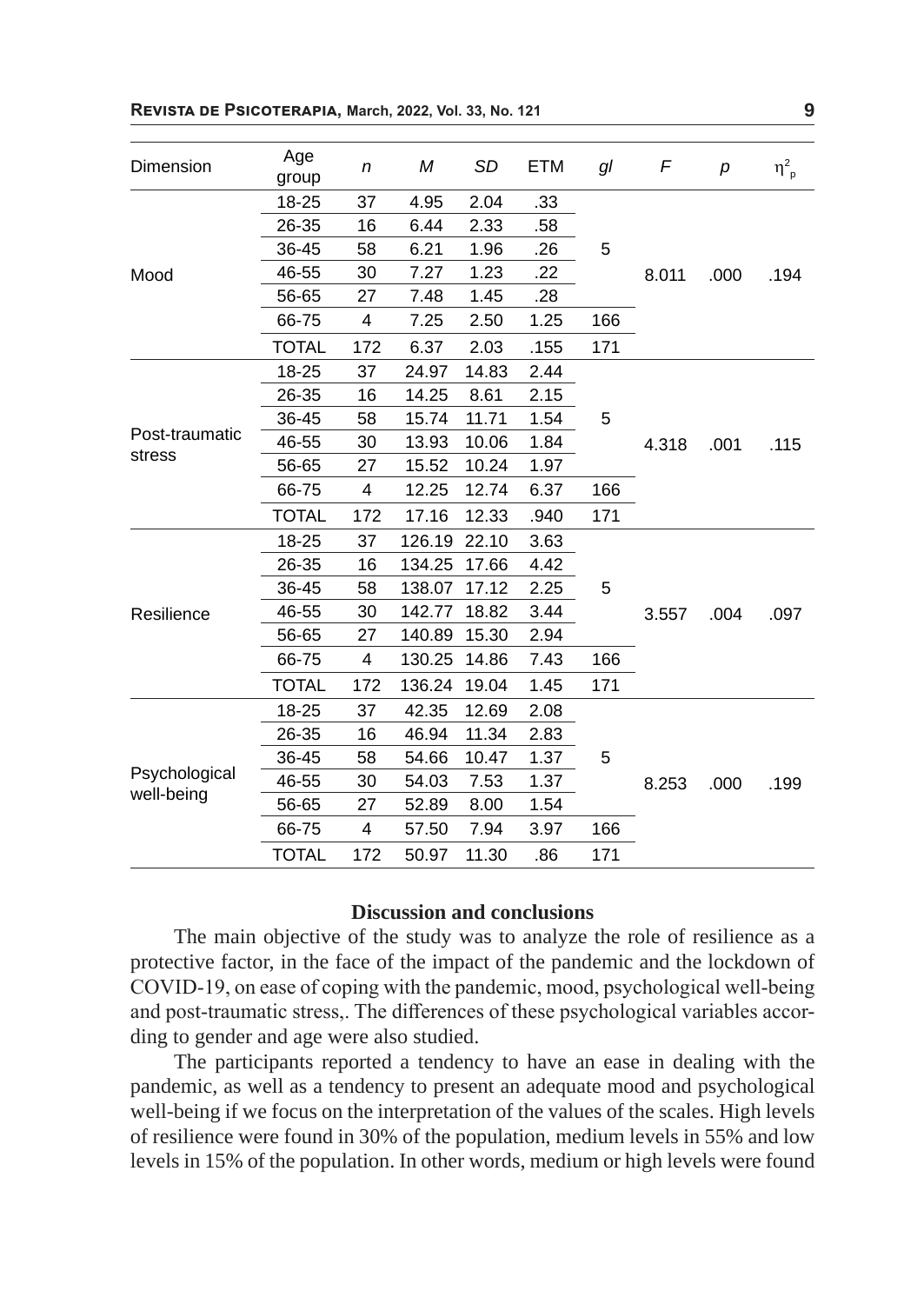in 85% of the sample. Similar resilience means were found to other studies that have used the same evaluation scale (Ruiz et. al., 2012; Wagnild & Young, 1993) and to the study Zayas et al. (2021) also carried out during confinement and the COVID-19 pandemic.

41.3% of the sample in our study scored 20 or more on the EGS-R, this means that they present symptoms of post-traumatic stress with clinical relevance. In our study we found a higher score than in other studies. For example, Valiente et al. (2020) concludes 19.7% with significant symptoms of post-traumatic stress. This study uses another measure, a stratified sample, and the survey was conducted between April 8 and 10. In our study, it is between May 1 and 10, which is one more month exposed to lockdown and our sample is not stratified (it has a higher percentage of women). The arithmetic mean in post-traumatic stress symptoms in our study (normative group after lockdown:  $n = 179$ ;  $M = 17.01$ ;  $SD = 12.23$ ) is higher, practically double, than the normative group in the study by Echeburua et al. (2016): normative group ( $n = 193$ ;  $M = 9.50$ ;  $SD = 8.81$ ) and clinical group (*n*  $= 526$ ;  $M = 23.83$ ;  $SD = 12.02$ ) using the same scale in both studies. According to these results, lockdown could have resulted in an increase of post-traumatic stress symptoms, as indicated in the study by Cénat et al. (2021).

The arithmetic mean in the well-being measure  $(M = 51; SD = 11.14)$  is somewhat lower than in the article on adaptation to the Spanish population  $(M = 59)$ ;  $SD = 7.8$ ) by Castellví et al. (2013) using the same measure of well-being (WE-MWBS), so it seems that the lockdown and pandemic could also have decreased psychological well-being.

In the correlation analyses, significant and direct correlations were found between resilience with the ease of coping with the pandemic, mood, and psychological well-being, as in the study by Zayas et al. (2021). Significant and inverse correlations were also found between resilience and post-traumatic stress. Resilience predicts, with a large effect size magnitude, psychological well-being and mood and, with a medium effect size magnitude, ease of coping with the pandemic and post-traumatic stress. The ease of carrying the pandemic may be influenced by other factors involved that were not analyzed in this study (type of housing, profession, level of exposure to COVID-19...). These data are consistent with the scientific literature that identifies resilience as a protective factor against adversity that prevents emotional problems and promotes well-being (Wadi et al., 2020; Wagnild, 2009) even in the context of confinement and COVID-19 pandemic (Zayas et al., 2021).

Regarding the group differences in gender, women present more post-traumatic stress, in a statistically significant way, and less psychological well-being with a marginally significant difference. There are no statistically significant differences in resilience, as in the study by Zayas et al. (2021), nor in the ease of coping with the pandemic and mood.

The analyses indicate significant differences in all the variables by age groups. The most affected age group is the one of young people (18 to 25 years old). They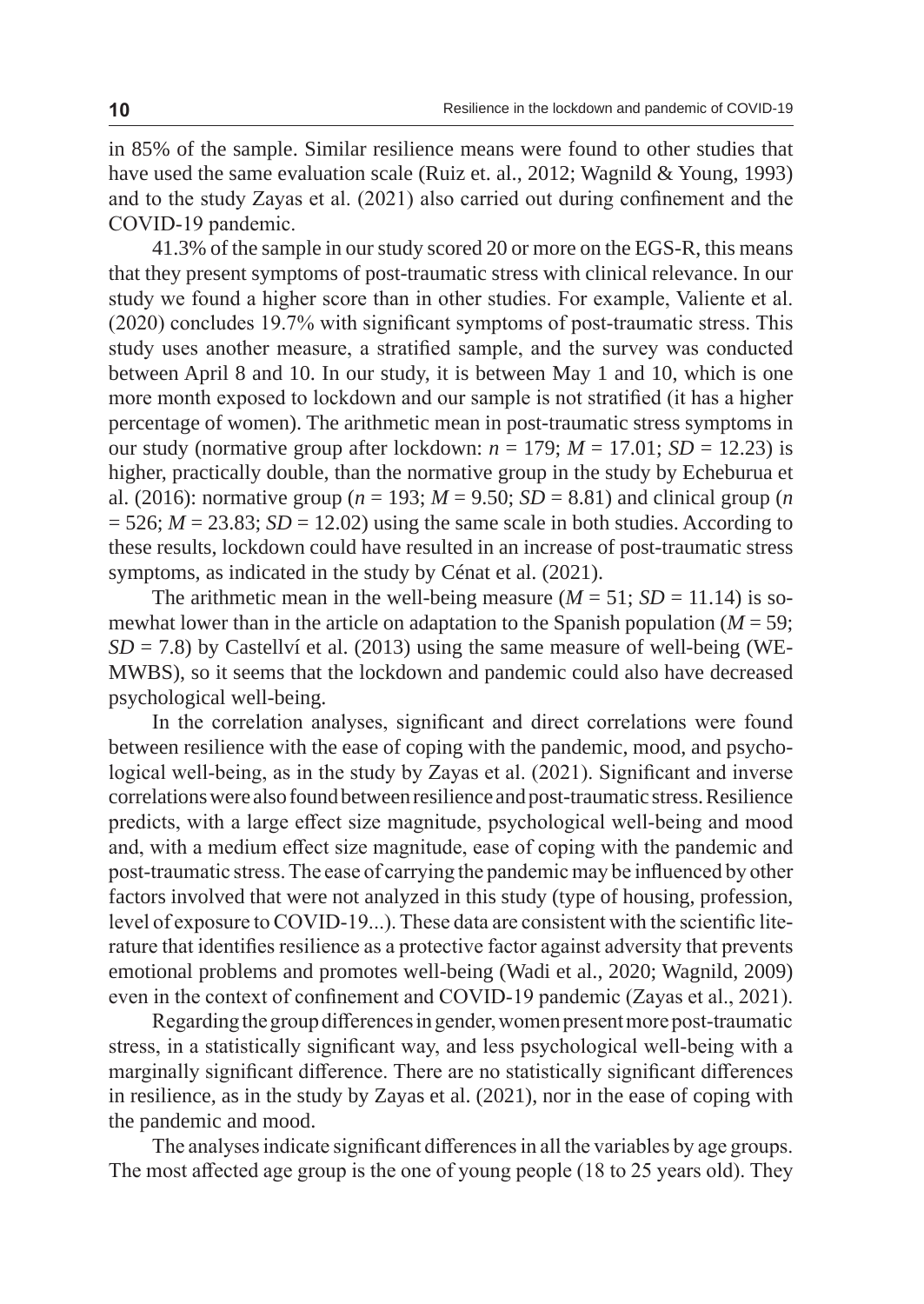have less facility to cope with the pandemic, mood, resilience, well-being, and more post-traumatic stress symptoms than the other age groups. In fact, the average of post-traumatic stress symptoms in young people (18 to 25 years) exceeds the clinical cut-off point of 20. In the study by Zayas et al. (2021), resilience correlates statistically significantly and directly with age, that is, resilience increases with age and vice versa.

These findings, regarding gender and age, coincide with what was found in other studies such as that of Valiente et al. (2020). Other studies also indicate that women (Forte et al., 2021; Petzold et al., 2020) and young people (Justo-Alonso et al., 2020) have been the most affected group by the lockdown and pandemic.

Other interesting variables in other studies, such as that of Sánchez-Hernández, García, and Canales (2020), found higher scores in post-traumatic stress (EGS-R) in "healthcare workers"  $(M = 20.17)$  and in "people in lockdown unable to perform their job" ( $M = 23.10$ ). This last group presented significant differences with the group of "people in lockdown, but at least one member of the family being able to telework"  $(M = 14.2)$ . One hypothesis might be financial concerns. In the study by Valiente et al. (2020), the symptoms are doubled for those who are very concerned about COVID 19, or its economic consequences. These results are similar to the ones we found in our study. Another hypothesis is the lack of behavioural activation. This means, being locked down without work activity could aggravate pathological symptoms. Interestingly, they did not find more cases of post-traumatic stress in people who had risk factors associated with COVID-19, nor in those who had had a direct experience with the infection, as in the study by Valiente et al. (2020).

We can conclude from this presented study that resilience predicts very significantly psychological well-being and mood and is a protective factor against post-traumatic stress in the face of the COVID-19 pandemic and lockdown. It also predicts the ease of carrying the pandemic, although this variable may be mediated by other factors (type of housing...). The effects of the pandemic and lockdown appear to have significantly increased post-traumatic stress symptoms. Women have more post-traumatic stress and less psychological well-being. The most affected age group is the one of young people (18 to 25 years old). They have less facility to cope with the pandemic, mood, resilience, well-being, and more post-traumatic stress symptoms than the other age groups. The results fit with the positive effects associated with resilience, the study being of interest in understanding the impact of the pandemic and lockdown. Given the limitations of the study, it is suggested to contrast with other studies with larger and stratified samples. In the study by Zayas et al. (2021) the need to carry out interventions to promote resilience for the general population in times of pandemic is pointed out, alluding to the study of the "Resilience and Well-being Program: Stay at Home" (Sánchez-Hernández y Canales, 2021; Sánchez-Hernández and Canales, 2020a; 2020b). Clinical trials that provide scientific information on interventions to prevent emotional problems and promote well-being and healthy behaviours that keep down infection are needed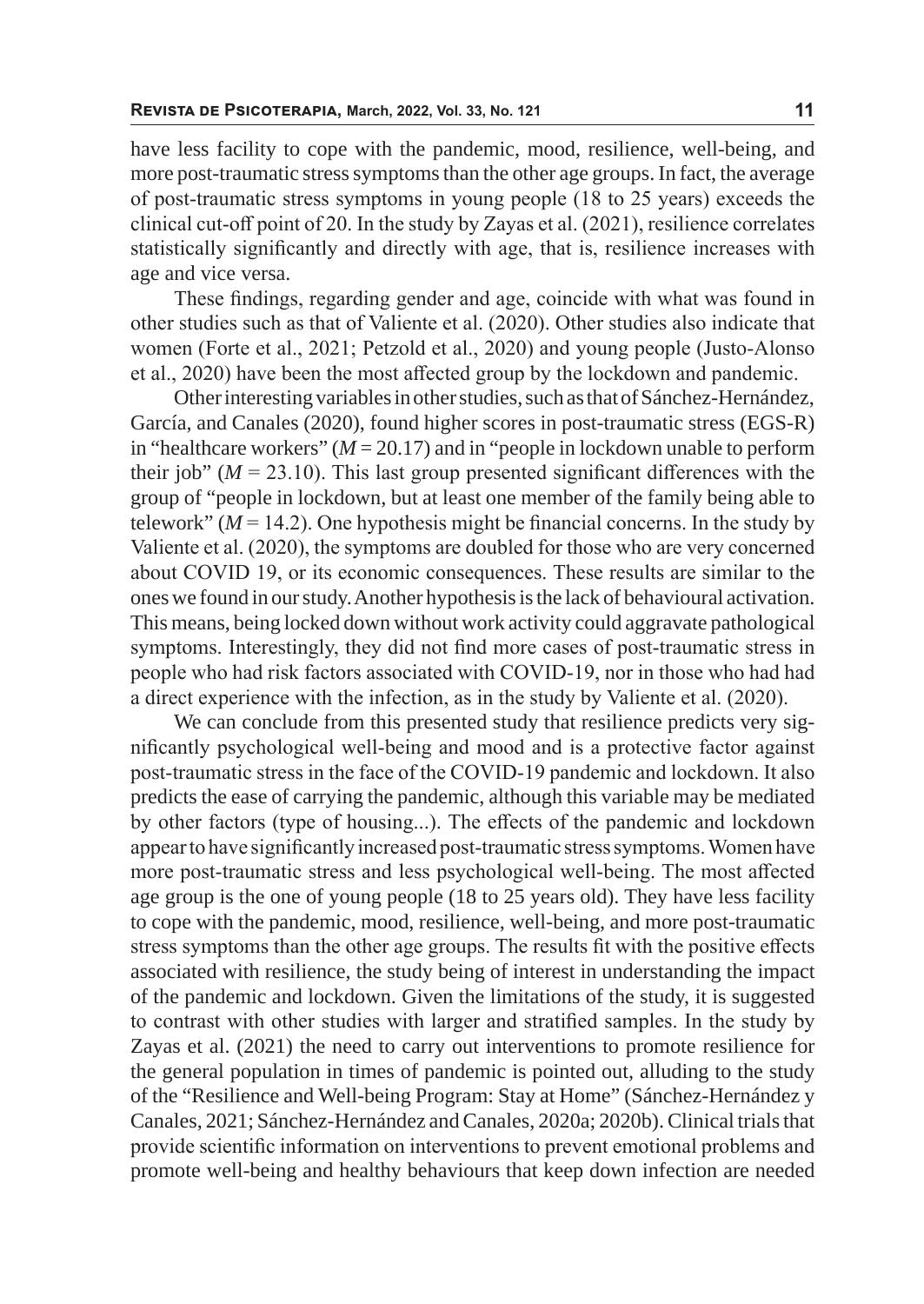to successfully cope with this COVID-19 pandemic (Gilbody et al., 2021).

### **References**

- Ammar, A., Chtourou, H., Boukhris, O., Trabelsi, K., Masmoudi, L., Brach, M., Bouaziz, B., Bentlage, E., How, D., Ahmed, M., Mueller, P., Mueller, N., Hsouna, H., Aloui, A., Hammouda, O., Paineiras-Domingos, L. L., Braakman-Jansen, A., Wrede, C., Bastoni, S., … On Behalf Of The Eclb-Covid Consortium (2020a). COVID-19 Home Confinement Negatively Impacts Social Participation and Life Satisfaction: A Worldwide Multicenter Study. *International journal of environmental research and public health, 17*(17)*,* 6237. https://doi.org/10.3390/ijerph17176237
- Ammar, A., Mueller, P., Trabelsi, K., Chtourou, H., Boukhris, O., Masmoudi, L., Bouaziz, B., Brach, M., Schmicker, M., Bentlage, E., How, D., Ahmed, M., Aloui, A., Hammouda, O., Paineiras-Domingos, L. L., Braakmanjansen, A., Wrede, C., Bastoni, S., Soares, C., … Hoekelmann, A. (2020b). Psychological consequences of COVID-19 home confinement: The ECLB-COVID19 multicenter study. *PLoS ONE 15(11), e0240204*. https://doi.org/10.1371/journal.pone.0240204
- Block, J. H., & Block, J. (1980). The role of ego-control and ego-resiliency in the organization of behaviour. In W. A. Collins (ed.) *Minesota Symposia on Child Psychology: Volumen 13. Development of cognition, affect, and social relations* (pp. 39-101). Erlbaum.
- Brooks, S. K., Webster, R. K., Smith, L. E., Woodland, L., Wessely, S., Greenberg, N., & Rubin, G. J. (2020). The psychological impact of quarantine and how to reduce it: Rapid review of the evidence. *Lancet*, 395(10227), 912-920. https://doi.org/10.1016/S0140-6736(20)30460-8
- Carrobles, J. A., & Benevides-Pereira, A. M. T. (2009): El estrés y la psicología positiva [Stress and positive psychology]. In E. G. Fernández-Abascal (ed.), *Emociones positivas* (pp. 363-373). Pirámide.
- Castellví, P., Forero, C. G., Codony, M., Vilagut, G., Brugulat, P., Medina, A., Gabilondo, A., Mompart, A., Colom, J., Tresserras, R., Steward-Brown, S., & Alonso, J. (2013). The Spanish Version of the Warwick-Edinburgh Mental Well-Being Scale (WEMWBS) is Valid for Use in the General Population. *Quality of Life Research, 22*(6), 1-12. https://doi.org/10.1007/s11136-013-0513-7
- Cénat, J. M., Blais-Rochette, C., Kokou-Kpolou, C. K., Noorishad, P. G., Mukunzi, J. N., McIntee, S. E., Dalexis, R. D., Goulet, M. A., & Labelle, P. R. (2021). Prevalence of symptoms of depression, anxiety, insomnia, posttraumatic stress disorder, and psychological distress among populations affected by the COVID-19 pandemic: A systematic review and meta-analysis. *Psychiatry research*, *295*, 113599. https:// doi.org/10.1016/j.psychres.2020.113599
- Cohen, J. (1988). *Statistical power analysis for the behavioral sciences* (2<sup>nd</sup> ed.). Erlbaum.
- Daghriri, T., & Ozmen, O. (2021). Quantifying the Effects of Social Distancing on the Spread of COVID-19. *International Journal of Environmental Research and Public Health, 18*(11), 5566. https://doi.org/10.3390/ ijerph18115566
- Echeburua, E., Amor, P. J., Sarasua, B.; Zubizarreta, I., Holgado-Tello, F. P., & Muñoz, J. M. (2016). Escala de Gravedad de Síntomas Revisada (EGS-R) del Trastorno de Estrés Postraumático según el DSM-5: propiedades psicométricas [DSM-5 Post-Traumatic Stress Disorder Revised Symptom Severity Scale (EGS-R): Psychometric Properties]. *Terapia psicológica, 34*(2)*,* 111-128. http://dx.doi.org/10.4067/ S0718-48082016000200004
- Forte, A., Orri, M., Brandizzi, M., Iannaco, C., Venturini, P., Liberato, D., Battaglia, C., Nöthen-Garunja, I., Vulcan, M., Brusic, A., Quadrana, L., Cox, O., Fabbri, S., & Monducci, E (2021). "My Life during the Lockdown": Emotional Experiences of European Adolescents during the COVID-19 Crisis. *International Journal of Environmental Research and Public Health*, *18*(14), 7638. http://dx.doi.org/10.3390/ijerph18147638
- Gilbody, S., Littlewood, E., Gascoyne, S., McMillan, D., Ekers, D., Chew-Graham, C. A., Creswell, C., & Wright, J. (2021). Mitigating the impacts of COVID-19: where are the mental health trials? *Lancet Psychiatry*, *8*(8), 647-650*.* https://doi.org/10.1016/S2215-0366(21)00204-2
- Justo-Alonso, A., García-Dantas, A., González-Vázquez, A. I., Sánchez-Martín, M. & del Río-Casanova, L. (2020). How did Different Generations Cope with the COVID-19 Pandemic? Early Stages of the Pandemic in Spain. *Psicothema*, *32*(4), 490-500. https://doi.org/10.7334/psicothema2020.168